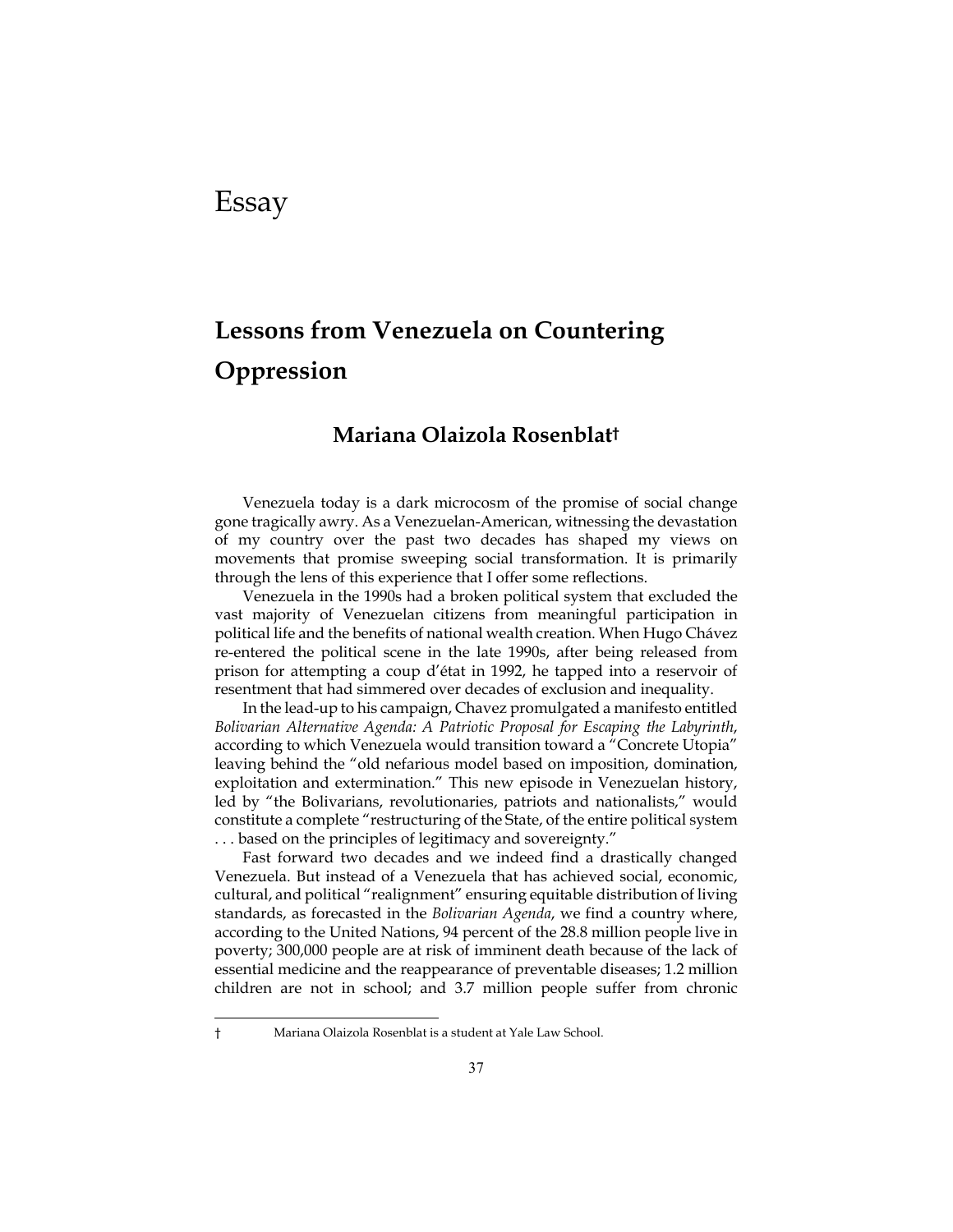malnutrition in the face of severe food scarcity and an inflation rate of more than 2 million percent.1 Venezuela today is nothing short of a failed State.

Meanwhile, wealth inequality has only become more pronounced, with a new ruling class unabashedly siphoning off billions of dollars from state coffers and reaping epic profits from a revitalized narcotics trade. The impunity and unbounded opulence enjoyed by this new elite makes any profiteering practiced by the old-generation politicians—and so fiercely condemned by Chavez—look benign by comparison. That those in power continue to proclaim their allegiance to the Bolivarian project, particularly its aim to achieve human equality and wellbeing, is farcical and darkly ironic at best.

I believe Venezuela's demise raises important questions relevant to antioppression movements. While listening to participants at the roundtable that gave birth to this essay, I could not help but filter many of the comments and experiences through the lens of this personal experience. Certainly, I do not believe anti-oppression movements are doomed to produce the kinds of catastrophic results that have materialized in Venezuela, and I appreciate that there is a myriad of factors that affect the success or failure of a movement. With that proviso, I offer some reflections on three themes that emerged from the roundtable discussion: "identifying the oppressor as enemy," "the place of violence and hatred," and "visions or guiding principles."

#### *Identifying The Oppressor As Enemy*

1

A movement that seeks to counter oppression has to define the oppressor in some way. Some movements describe the oppressor as a "system of oppression" which may manifest itself in daily injustices that its members suffer or can relate to. Other anti-oppression activists take a personalized approach, fixating on particular individuals' actions and blameworthiness. When the oppressor is described as a "system," the target of action may not be very clear. On the other hand, movements that focus on specific individuals may miss the whole picture or even attack the wrong culprits.

The question of how to define the oppressor is of essential importance. One of the roundtable participants aptly pointed out that it is critical to distinguish between those who form part of the "dominant" group and those who, by themselves participating in oppressing others, are part of the "oppressor" group. Someone may possess the ascriptive characteristics of the oppressor group yet renounce all activities that support or sustain that oppression. At the same time, the distinction may not be clear-cut. What does it mean to support or sustain oppression? For those who take a systemic view of oppression, the mere fact of reaping the benefits of being in a dominant

<sup>1.</sup> Mark Lowcock, *Under Secretary-General for Humanitarian Affairs and Emergency Relief Coordinator, Mark Lowcock: Briefing to the Security Council on the humanitarian situation in Venezuela, New York*, UNITED NATIONS OFFICE FOR THE COORDINATION OF HUMANITARIAN AFFAIRS (Apr. 10 2019), <https://reliefweb.int/report/venezuela-bolivarian-republic/under-secretary-generalhumanitarian-affairs-and-emergency> (last accessed Apr. 14, 2019).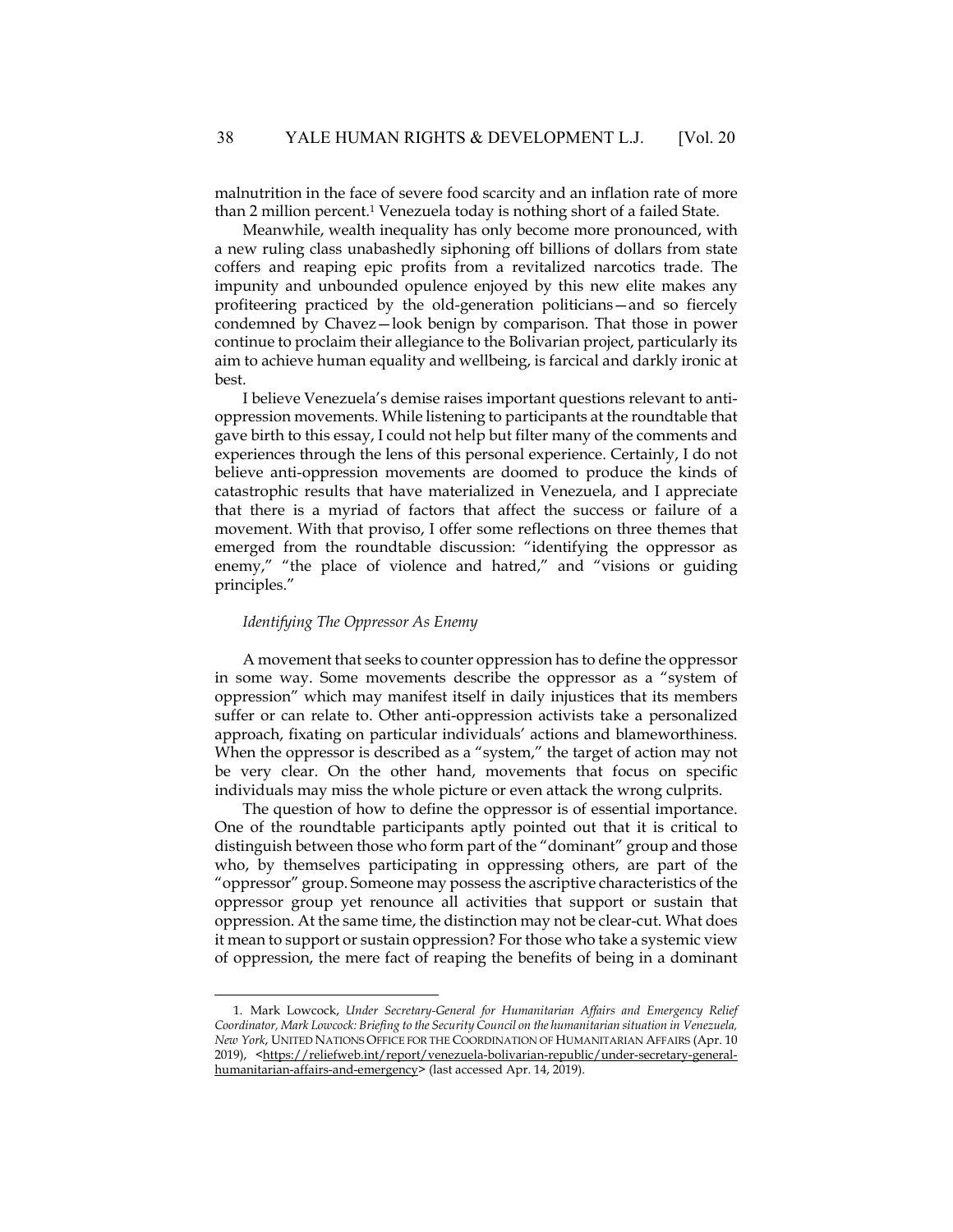group without engaging in active resistance may make a person complicit in, and therefore a part of, the oppressive structure. Collaboration in oppression is a matter of degree, which could make for blurry lines of moral culpability. The narrative that Chavez promulgated in Venezuela was that being rich was "inhumane" and he personally "condemned all who were rich." Within this framework, a wealthy Venezuelan, or even a financially comfortable one, was guilty of injustice by default.

Determining the bounds of oppressive conduct also has implications for a movement's theory of change. Movements exist because they seek to create change, and to achieve their goals they must direct their actions toward those who can bring about that change. In contexts of oppression, positive change materializes when those who wielded power over others no longer wield that power. A movement's success therefore depends on its ability to generate action that results in oppressors giving up their power over others.

However, not all oppressors wield power in the same way or to the same degree. In order to aim their activism at the appropriate targets, movements must develop a nuanced understanding of the categories, forms, and degrees of subjugation that constitute and maintain the broader structure of oppression. It therefore becomes imperative to break down the components of the structure, and to understand the forces that sustain it in terms of concrete, human action. As Gerald Torres has stated, "if institutions are abstracted from the people both who created and who run them, responsibility for the consequences of institutional action seems to exist nowhere."2 Conversely, a pick-and-choose approach that fixates on the most visible oppressors—either because they are high-level personalities or because they are individuals in direct contact with the oppressed—is likely to leave out swathes of participants in the oppression whose quiet complicity with existing power dynamics has to be challenged as well.

If we accept that involvement in the subjugation or exploitation of others is a question of degree rather than a black-or-white determination, to what extent should anti-oppression movements conceive of their oppressors as a single "enemy"? Relatedly, what role should hate and violence play in movements that aim to dismantle power?

#### *Violence and Hate*

1

Some forms of oppression are so insidious, debilitating, or deep-rooted that resort to force may be the only avenue to liberation. I am a pacifist by nature. However, witnessing my family suffer the unremitting cruelty of the Maduro regime in Venezuela has brought home the fact that some oppressors simply do not respond to peaceful appeals. There is no general prescription that can guide anti-oppression movements in determining when violence is necessary and warranted. My intuition tells me that violence should be used as a last resort, in particular when the oppressors themselves have engaged in grave forms of violence against the oppressed.

<sup>2.</sup> Gerald Torres, *Making Law in* Betsan Martin, Linda Te Aho and Maria Humphries-Kil, *RESPONSABILITY: LAW AND GOVERNANCE FOR LIVING WELL WITH THE EARTH* 240 (2018).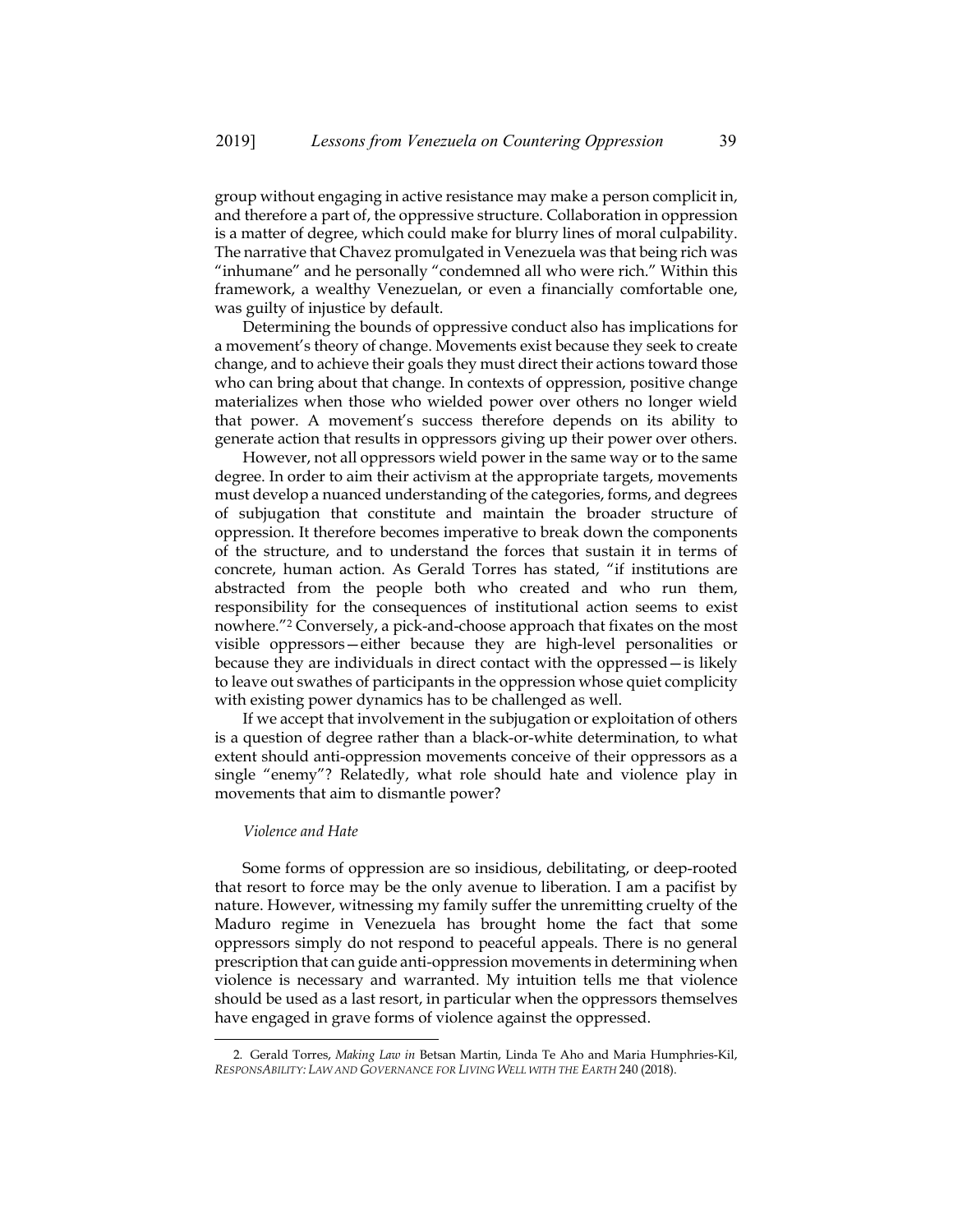But what counts as violence? Persistent subjugation or discrimination that falls short of physical force may constitute psychological violence of a kind that could result in equal or greater injury than bodily harm. The violent nature and magnitude of subjugation is difficult to measure. Some forms of psychological denigration are particularly debilitating and noxious *precisely* because they do not manifest themselves in visible scars.

Moreover, a violence that is invisible can be internalized in potent ways, leading to the accumulation of rage and hatred among the oppressed themselves. In some cases, oppressed people turn to radicalism, simplistic binaries ("good and evil"), and sheer dehumanization of the other as a way to mobilize support and energize their kin. However useful or tempting this approach might be, it is important to recognize that it perpetuates the pattern of harm. The cultivation of hatred might also corrupt a movement from the inside out, obliterating all potential for compassion and "radical forgiveness."

The potential for violence to perpetuate itself in a never-ending cycle of harm is what most worries me about this type of response to oppression. While acknowledging that the pain of oppression may naturally lead to indignation and antagonism, curbing inclinations toward hostility from the part of the oppressed may be the only way to open a space for the recognition of common humanity and dignity, and the possibility for redemption. Without this space, hatred is likely to lead to the reconfiguration of domination in perpetuity.

But creating this space is much easier said than done. If rational argument and civic appeals do not work, or do not prove suitable avenues to liberation, are there ways for the oppressed to vindicate their rights without violating the dignity of the other and further choking the potential for recognizing a common humanity?

#### *Visions and Principles*

Freedom, equality, justice. These are principles virtually every oppressed group strives for. Yet principles can do little more than provide the contours of an affirmative vision. A movement that promises "equality" or "justice" as the end goal is as unrealistic as it is unmoored. Recent experiments with communist utopias teach us that power is more readily replaced or inverted than redistributed, and that lofty manifestos easily fall prey to distortion. Chavez's "Bolivarian" agenda is but one recent example.

An alternative to thinking of principles as end goals is seeing them as (incomplete) metrics for assessing a society's respect for human dignity at any point in time. Through measurements such as the Gini coefficient, it is possible to gauge the level of material equality in a community. But material equality does not capture human wellbeing, and equal wellbeing is certainly not synonymous with respect for human dignity. Freedom and justice are even more difficult to assess quantitatively, although human rights provide tools to ascertain flagrant violations of those principles, too. As one